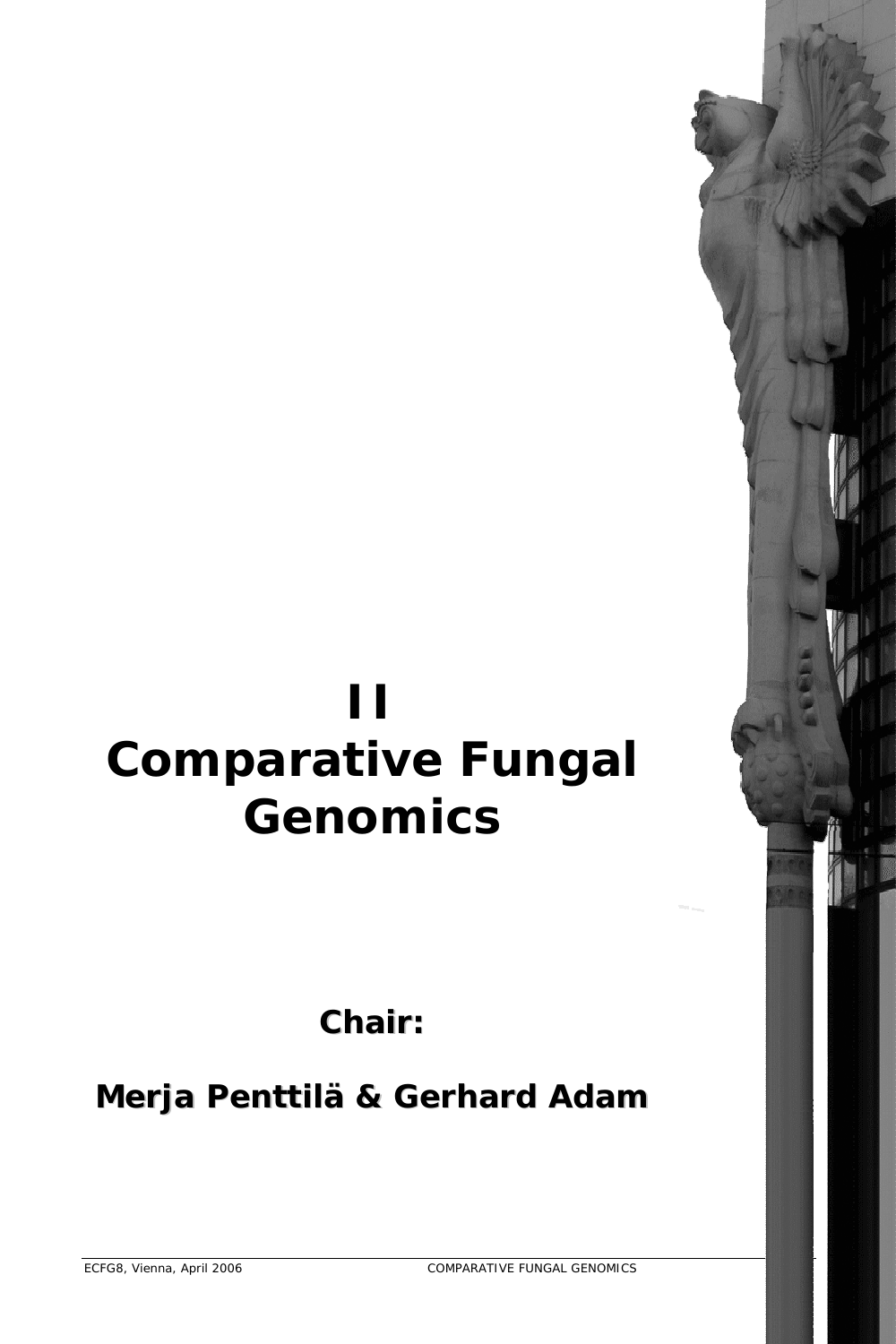# **IIo-1**

# **The** *Podospora* **genome project**

### Genoscope<sup>2</sup>, Consortium Podospora<sup>3</sup>, Fabienne Malagnac<sup>1</sup>

*1 Institut de Genetique et Microbiologie, UMR8621, Orsay, France* 

*2 Patrick Wincker, Arnaud Couloux, Corinne Dasilva, Jean Weissenbach. Genoscope, Evry, France* 

*3 Philippe Silar, Olivier Lespinet, Eric Espagne, Hamid Khalili, Robert Debuchy, Sylvie Arnaise, Veronique Berteaux-Lecellier, Veronique Contamine, Evelyne Coppin, Michelle Dequard-Chablat, Marguerite Picard:Institut de Genetique et Microbiologie, UMR8621, Orsay, France. Antoine Boivin, Carole H. Sellem, Annie Sainsard-Chanet:Centre de Genetique Moleculaire, UPR2167, Gif sur Yvette, France. Corinne Clave, Bérengere Pinan-Lucarre, Sven Saupe: Institut de Biochimie et Genetique Cellulaires, UMR5095, Bordeaux, France. Fons Debets, Rolf Hoekstra:Laboratory of Genetics, Wageningen University, Wageningen, Netherland*

Using a whole genome shotgun approach, we sequenced the *Podospora anserina* genome to a 10X coverage. Arachne assembly led to 1891 contigs, grouped in 192 supercontigs totaling 35 Mbp, close to pulsed-field gel estimate of genome size. 36 supercontigs account for 98% of the physical map. Previously identified genetic markers and 150 newly discovered microsatellites allowed supercontigs to be anchored to the genetic map. 6 000 ESTs, representing more than 50% of the total of 11 000 predicted genes, obtained from various stages of *Podospora* life cycle had been sequenced in order to be used during the currently on-going annotation process. Data are posted at http://podospora.igmors.u-psud.fr .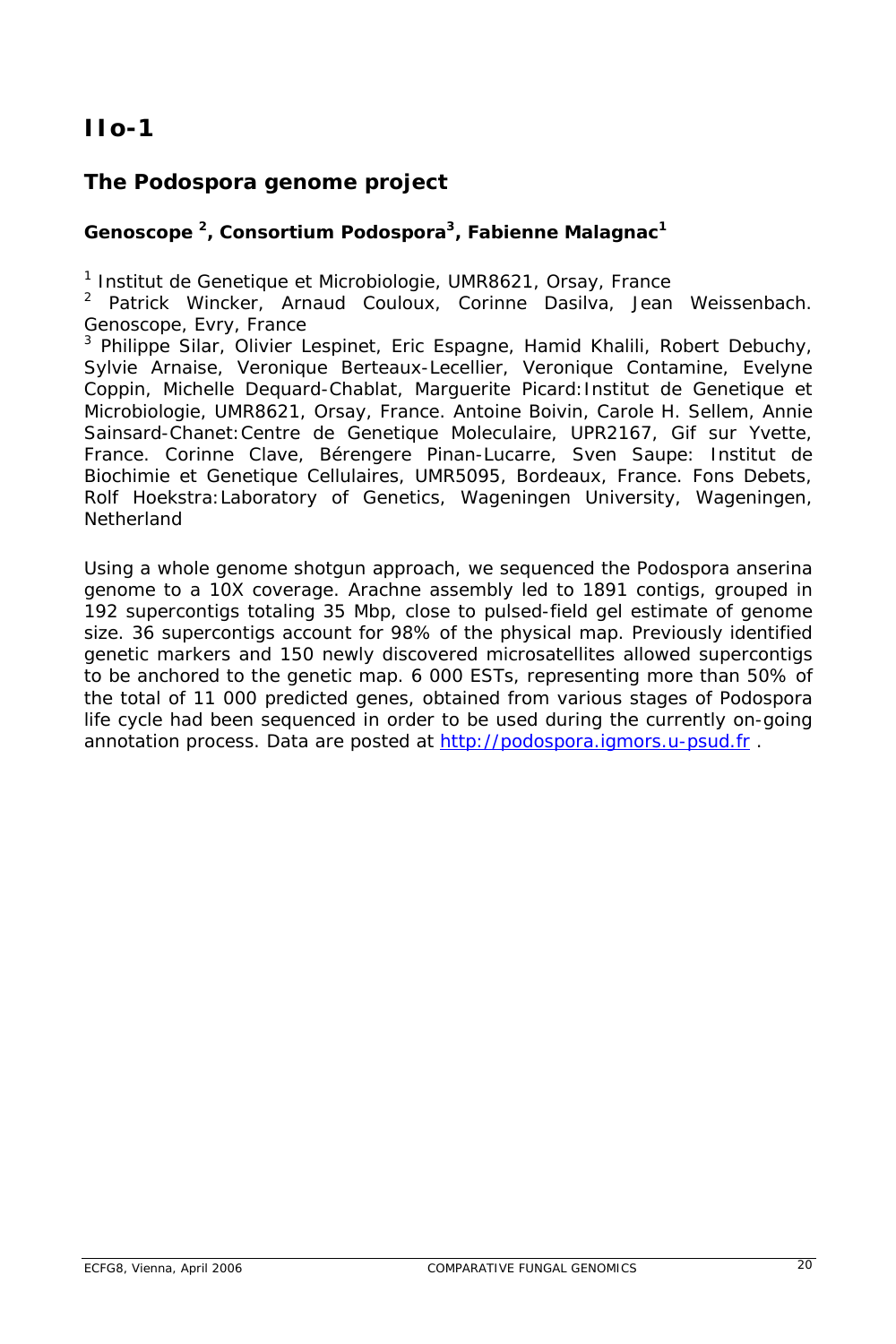## **Community Involved Fungal Genome Annotation at the JGI-LANL**

Gary Xie<sup>1\*</sup>, Randy M Berka<sup>2</sup>, Bernard Henrissat<sup>3</sup>, Markku Saloheimo<sup>4</sup>, Jon **Magnuson5, Alfredo Lopez De Leon2, Daniel Cullen6, Beth Nelson2, Mikko**  Arvas<sup>4</sup>, Ann Westerholm-Parvinen<sup>4</sup>, Sandy Merino<sup>2</sup>, Scott E Baker<sup>5</sup>, Monika Schmoll<sup>7</sup>, Paul Harris<sup>2</sup>, Mick Ward<sup>8</sup>, Luis F Larrondo<sup>9</sup>, Jian Yao<sup>8</sup>, Merja Penttilä<sup>4</sup>, Melissa Jackson<sup>1</sup>, Monica Misra<sup>1</sup>, David Goodstein<sup>11</sup>, **Nina Thayer1, Astrid Terry11, Wayne Huang11, Sam Rash11, Paramvir Dehal11, Nick Putnam11, Jarrod Chapman11, Barbara Robbertse10, Christian Kubicek7, Dan Rokhsar11, Paul Gilna1, Tom Brettin1, Susan Lucas11, Diego A Martinez1**

- <sup>1</sup> DOE Joint Genome Institute (JGI) at Los Alamos National Laboratory
- *2 Novozymes, Inc.*
- *3 CNRS and Universités Aix-Marseille I & II*
- *4 VTT Biotechnology*
- *5 Pacific Northwest National Laboratory*
- *6 USDA Forest Products Lab at University of Wisconsin-Madison*
- *7 TU Vienna Institute of chemical engineering*
- *8 Genencor International*
- *9 Dartmouth Medical School*
- 
- *<sup>10</sup> Cornell University<br><sup>11</sup> DOE Joint Genome Institute (JGI) at Walnut Creek*

The role of the fungal genome annotation team at LANL is to provide high quality manually curated annotation of fungal genomic sequence. The JGI-LANL and fungal research community are teaming up to publish a full analysis and annotation of *Trichoderma reesei* and *Aspergillus niger* chromosomes. Work on the *T. reesei* genome was completed earlier this year and will appear in publication in the coming months. We begin our analysis by running each genome through an automated pipeline that combines evidence-based and abintio methods. All information is displayed before manual review in the JGI's Genome Portal, available at http://genome.jgi.doe.gov/. Utilizing a combination of the Genome Portal, local tools and the Apollo editing system each predicted gene is then manually reviewed by comparing the predicted gene to EST and mRNA sequences from the T. reesei and A. niger genomes as well as closely related species, such as *Neurospora crassa, Fusarium graminarium, Magnaporthe grisea* and other *Apergillus* species. This suite of tools allows a distributed group of annotators from the fungal research community to correct errors as necessary and enrich the automated information with comments and human annotations. All manual annotations are immediately viewable and searchable in the Genome Portal.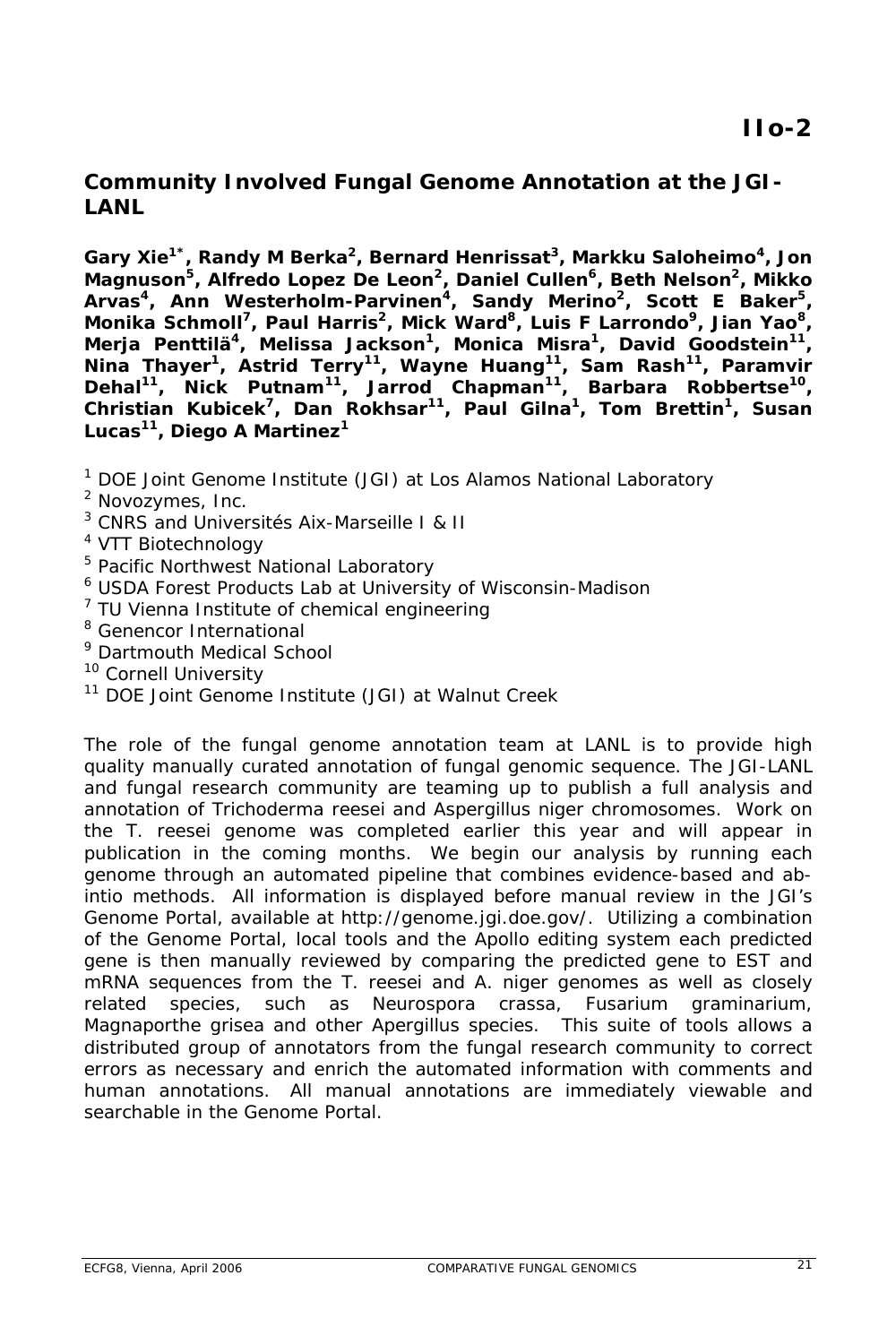# **IIo-3**

## *Aspergillus flavus* **genome sequence and comparative analysis with** *Aspergillus oryzae*

Gary A Payne<sup>1\*</sup>, Jiujiang Yu<sup>2</sup>, Beth L Pritchard<sup>1</sup>, Jennifer Wortman<sup>3</sup>, **Natalie Fedorova3, Masayuki Machida4, Katsuya Gomi5, Keietsu Abe5, Doug E Brown1, Ralph A Dean1, Deepak Bhatnagar2, Thomas E Cleveland2, William Nierman3**

*1 North Carolina State University, 840 Main Campus Dr., Raleigh, NC, 27695- 7567, USA* 

*2 USDA/ARS/SRRC, 1100 Robert E. Lee Blvd. New Orleans, LA, 70124, USA* 

*3 The Institute for Genomic Research, 9712 Medical Center Dr., Rockville, MD, 20850, USA* 

*4 Applied Gene Technology Research Group, National Institute of Advanced Industrial Science and Technology (AIST), Central 6, 1-1, Higashi, Tsukuba, Ibaraki, 305-8566, Japan* 

*5 The, Graduate School of Agricultural Science, Tohoku University, 1-1, Tsutsumidori-Amamiyamachi Aoba-ku, Sendai 981-8555, Japan* 

*Aspergillus flavus* is a filamentous fungus pathogenic to plants and animals. It attacks several crop species and produces the potent carcinogen, aflatoxin, which contaminates agricultural grains. *Aspergillus flavus* is also the second leading cause of aspergillosis in humans. A whole genome sequencing project funded by the USDA/NRI and USDA/ARS has been completed at The Institute for Genomic Research (TIGR). The 5X sequence has been assembled from 2080 contigs into 79 scaffolds. Scaffold sizes range from 4.5 Mb to 1.0 kb, and 75% of the genome is represented in the 10 largest scaffolds. Automated gene finding done at TIGR predicts that the 36.3 Mb genome contains 13,071 genes. Our analyses show that 99.6% of these predicted genes reside in the 16 largest scaffolds. The sequence data has been deposited at the NCBI GenBank Database (http://www.ncbi.nlm.nih.gov) and is also available at the website (http://www.aspergillusflavus.org ) through a web browser that allows visualization of Blast matches to genes, proteins and genomic sequence of other Aspergillus species, alignments of *A. flavus* ESTs, and GO annotations. Fortunately, a whole genome sequence is also available for *A. oryzae*, a closely related fungus that does not produce aflatoxins and has lost the ability to infect plants, animals and humans. Comparative genomic analysis between the two species indicates that the genome of *A. flavus* is very similar to that of *A. oryzae*, sharing greater than 96% sequence identity. Further, these two fungi have a similar number of genes necessary for secondary metabolism. The predicted number of genes for polyketide synthases (34), nonribosomal peptide synthases (22), and cytochrome P450s (122) is similar to that predicted for *A. oryzae*, 31, 24, and 151, respectively. In contrast, *A. nidulans* is predicted to have 14 polyketide synthases, 13 non-ribosomal peptide synthases and 65 cytochrome P450s. An optical map of the *A. oryzae* genome has allowed direct comparison of the physical structure of these two organisms. The high degree of DNA similarity between these two fungi allowed alignment of the *A. flavus* genomic scaffolds to the *A. oryzae* chromosomes predicted by the optical map. The 16 largest genomic scaffolds from *A. flavus* essentially correspond to the 16 arms of the 8 predicted chromosomes for *A. oryzae*. Whole genome Affymetrix arrays will be available for *A. flavus* soon, allowing an analysis of differences in gene transcription between these two fungi.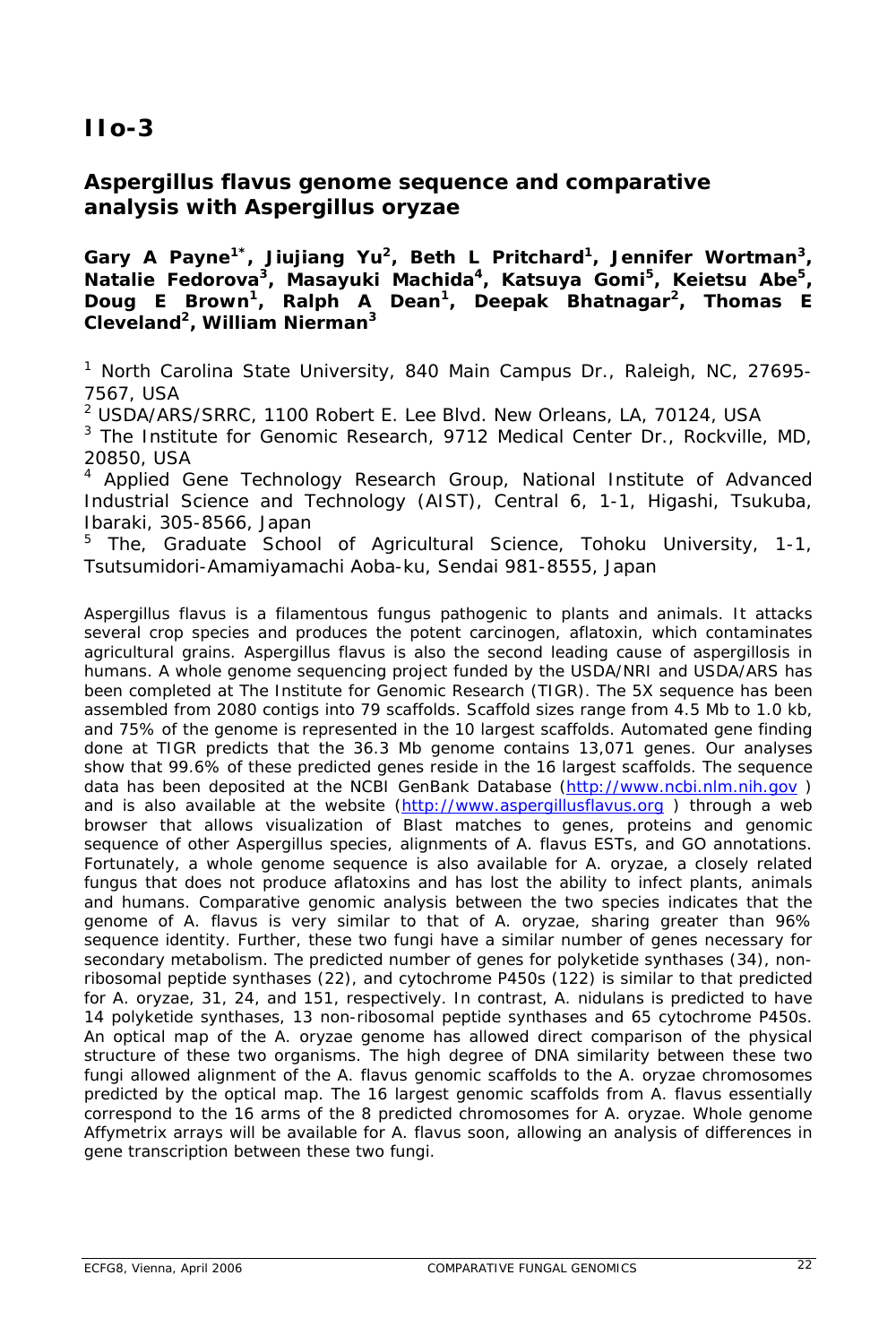**Sequencing** *Mycosphaerella* **and** *Cercospora* **species will revolutionize the control of major global threats on wheat, banana and maize** 

Stephen B Goodwin<sup>1\*</sup>, Larry D Dunkle<sup>1</sup>, Alice C. L. Churchill<sup>2</sup>, Jean Carlier<sup>3</sup>, Andy James<sup>4</sup>, Manoel Souza<sup>5</sup>, Pedro Crous<sup>6</sup>, Nicolas Roux<sup>7</sup>, Theo **A. J. van der Lee8, Cees Waalwijk8, Erika Lindquist9, Jim Bristow9, Gert H. J. Kema<sup>8</sup>**

<sup>1</sup> USDA-ARS/Purdue University, 915 West State Street, West Lafayette, IN *47907-2054, USA* 

- *2 Department of Plant Pathology, Cornell University, Ithaca, NY 14853, USA*
- *3 UMR BGPI, CIRAD, Montpellier, France*

*4 CICY, Merida, Mexico* 

*5 EMBRAPA Genetic Resources & Biotechnology, Brasília, Brazil* 

*6 Fungal Biodiversity Centre, Utrecht, The Netherlands* 

*7 INIBAP, Montpellier, France* 

*8 Plant Research International B.V., Wageningen, The Netherlands* 

*9 DOE-Joint Genome Institute, Walnut Creek, CA, USA*

*Mycosphaerella* is one of the largest genera of plant pathogenic fungi with more than 1,000 named species, many of which are important pathogens causing leaf spotting diseases in cereals, citrus, banana, and eucalypts, soft fruits such as strawberry, and horticultural crops including many *Brassica* species. A few species of *Mycosphaerella* cause disease in humans and other vertebrates. The major *Mycosphaerella* plant pathogens include *M. graminicola* of wheat and *M. fijiensis* of banana, which require global annual fungicide inputs of \$400 million and \$2.5 billion, respectively. Both fungi are very important to the world economy. For example, *M. graminicola* causes more than \$275 million in losses annually to U.S. wheat growers, and more than 70% of the fungicides sprayed on wheat in Europe are to combat this pathogen. The International Mycosphaerella Genomics Consortium was started with the goal to sequence the genomes of *M. graminicola* and *M. fijiensis*. The former was chosen due to its genetic tractability, availability of extensive genomic resources, large worldwide research community and phylogenetic distinctiveness from other fungi being sequenced. The latter was chosen because of its worldwide impact on banana production. A joint project between the USDA-ARS/Purdue University and Plant Research International B.V. was initiated to sequence both genomes, along with 40,000 ESTs from both *M. fijiensis* and the related maize pathogen *Cercospora zeae-maydis*. The work was conducted through the Community Sequencing Program sponsored by the U.S. DOE-Joint Genome Institute. The initial goals of the projects are to: assemble 8x genomic shotgun sequences of *M. graminicola* strain IPO323 and *M. fijiensis* strain CIRAD 86; perform automated annotations of these genomic sequences and directed annotations using the ~80,000 ESTs from both *Mycosphaerella* species (the *M. graminicola* set will be made available by Syngenta); and make these sequences available publicly through a series of linked web sites for comparative analyses. Currently, the 8x *M. graminicola* sequence (518,271 traces) is available at NCBI. An initial assembly was made after the 4x sequencing was complete. The 289,742 reads were organized into 2962 contigs spanning 37.65 Mb. These contigs were assembled into 187 scaffolds covering 39.05 Mb, giving a revised genome size of 41.8 Mb, slightly larger than estimated previously. In addition, a draft mitochondrial assembly yielded a 43,962-base scaffold that appears to cover the complete genome. A community-wide annotation effort culminating in an annotation jamboree is anticipated for later during 2006 and will be open to all interested participants.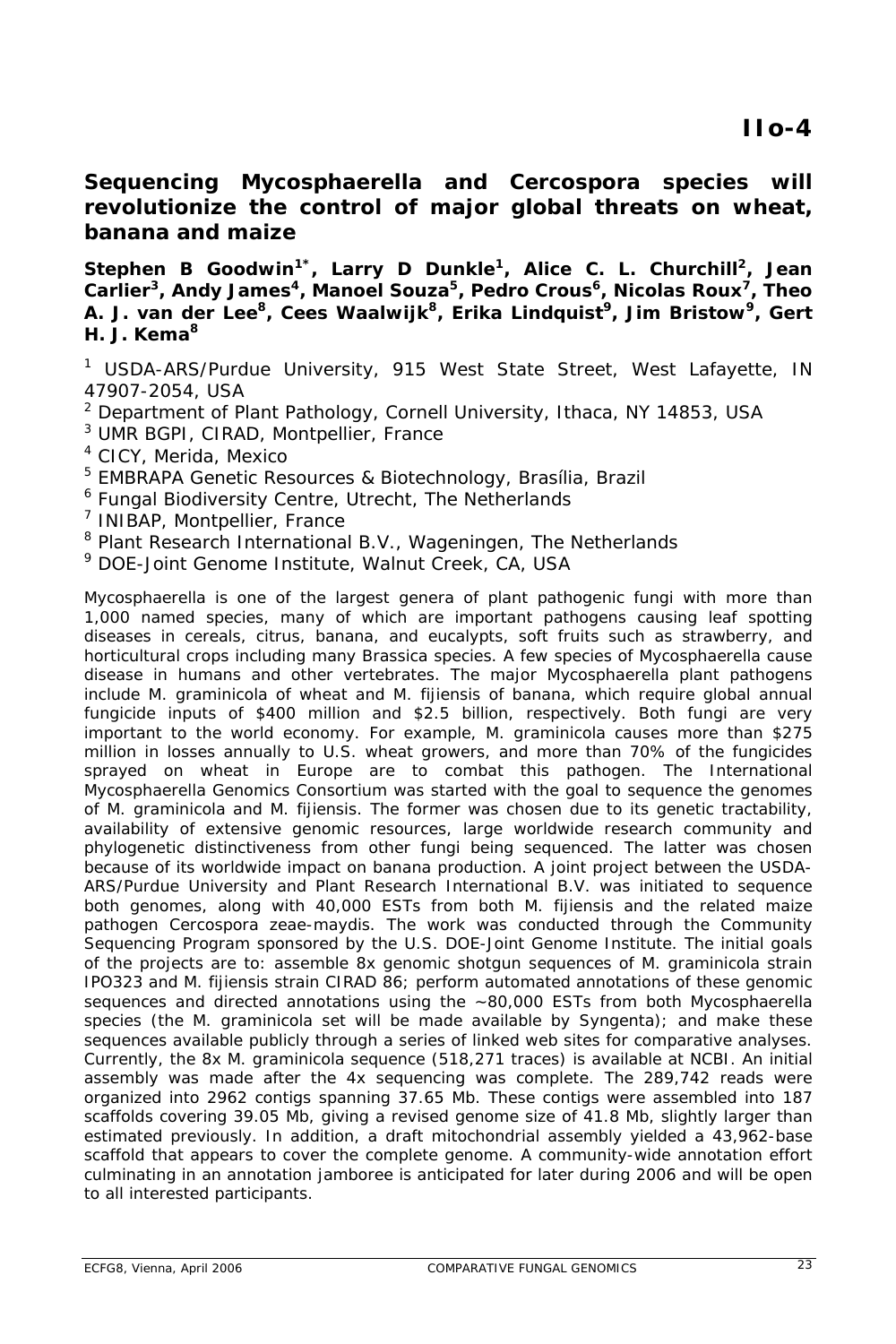# **IIo-5**

## **Comparative organisation of the** *AvrLm1–AvrLm6* **genomic environment within the** *Leptosphaeria maculans – L. biglobosa* **species complex and in** *Stagonospora nodorum*

### Maria R. Eckert<sup>1</sup>, Lilian Gout<sup>1</sup>, Simon Ross<sup>1</sup>, Isabelle Fudal<sup>1</sup>, Bronislava Profotova<sup>1</sup>, Laurence Cattolico<sup>2</sup>, Sylvie Bernard-Samain<sup>2</sup>, Thierry **Rouxel1\*, Marie-Hélène Balesdent1**

*1 INRA-PMDV, Route de Saint Cyr, 78026 Versailles Cedex, France* 

*2 Genoscope, Centre National de Séquencage, 91057 Evry Cedex, France*

Stem canker of oilseed rape is caused by two closely associated *Leptosphaeria*  species, *L. maculans* and *L. biglobosa,* which can be further divided into seven sub-species, depending on their host plant specificity and geographic distribution. These phytopathogenic Ascomycetes belong to the Dothideomycetes class, for which only one representative, *Stagonospora nodorum* (formerly known as *Leptosphaeria nodorum*) has been fully sequenced to date ( www.broad.mit.edu/annotation/fungi/stagonospora\_nodorum ).

In a collaborative project between GENOSCOPE and INRA we recently sequenced 1.1 Mb of the *AvrLm1 – AvrLm6* avirulence gene cluster genomic environment of a *L. maculans* 'brassicae' isolate. The region is characterised by 4 small (20 – 70kb) GC-rich, gene-rich regions interspersed by large AT-rich, non-coding regions.

Occurrence of ortholog genes and conservation of their organisation was assessed within the *L. maculans-L. biglobosa* species complex and within the closely related *S. nodorum* using (i) PCR amplification of three genes from each of the 4 GC-rich regions, (ii) hybridisation of the PCR product on digested genomic DNA and electrokaryotypes and (iii) comparison of the 1.1 Mb *L. maculans* sequence with the whole *S. nodorum* genome sequence.

Using these approaches we found that most of the genes in the 1.1 Mb *L. maculans* region were strongly conserved in *S. nodorum* and located to the same genomic region, scaffold 1.7 (40 genes, 71.4%), with numerous smallscale breaks of syntheny. Five (41.7%) of the genes investigated by PCR/hybridisation were conserved within the species complex and organized similarly in all 7 sub-species, whereas 5 (41.7%) of the genes were conserved within *L. maculans* subspecies only, but not *L. biglobosa*. Two genes (16.7%) were specific to the *L. maculans* 'brassicae' and did not amplify DNA from the closely related 'lepidii' sub-species. The conserved genes are involved in primary metabolism whereas the genes specific to *L. maculans* are secondary metabolism genes and/or genes putatively involved in fungal pathogenicity.